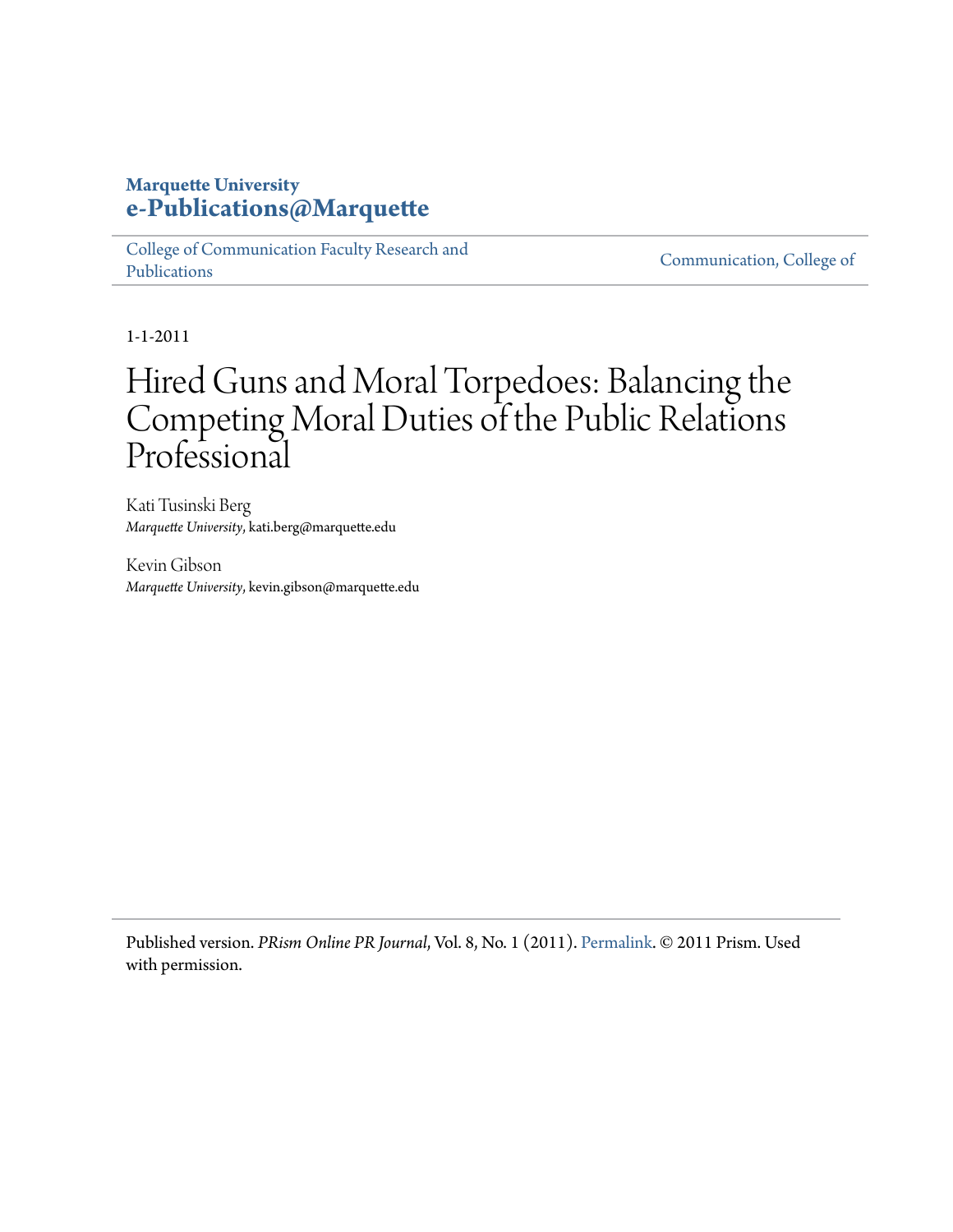### **Hired guns and moral torpedoes: Balancing the competing moral duties of the public relations professional**

## **Kati Tusinski Berg and Kevin Gibson, Marquette University**

#### **Abstract**

*Public relations helps an organisation and its publics adapt mutually to each other. However, this does not mean that the profession is value neutral or anything goes. There will be cases where professionals have to make discretionary ethical decisions and negotiate their roles and responsibilities, especially when faced with novel or difficult issues. In this conceptual paper, we describe how the notion of professional role morality not only shapes the individual struggles that practitioners endure but also highlights the organisational structures that foster or shun ethics in the decision-making process. Thus we provide a means of assessing professional action that balances the urge to become a hired gun who simply abdicates personal responsibility and completely adopts the employer's moral viewpoint on the one hand, and moral torpedoes who rely exclusively on their personal views without any concern for wider implications on the other. Investigating role morality as played out in public relations is important because it may explain why practitioners often find themselves at odds with their best moral judgments. Here we present five fictionalised narratives to illustrate the conceptual issues and highlight the most significant moral distinctions that have practical consequences for both the theory and practice of public relations.* 

#### **Introduction**

The absence of a single, clear function for public relations means that practitioners in the field sometimes lack unambiguous guidelines for ethical decisions and continuously negotiate their roles and responsibilities, especially when faced with novel or difficult

issues. Hence we need to explore how practitioners create and invent their social roles in organisations through interactions with others—a topic not much covered in current public relations ethics research. Applying the notion of role morality not only describes the individual struggles practitioners endure, but also highlights the organisational structures that foster or shun ethics in the decision-making process. Thus, some practitioners become hired guns who surrender total moral abdication in favour of the employer while others turn into moral torpedoes where there is exclusive reliance on personal views without concern for the wider implications.

Bivins (1987) points out that "What is rarely discussed is the painstaking and often circuitous route that each of us must take if we are to arrive at anything resembling a correct moral judgment" (p. 195). He acknowledges that each practitioner's experiences are larger than their personal ethics because any ethical decision in an organisation involves a complex, complicated process. Practitioners rarely focus on themselves alone; they constantly help organisations manufacture compromises between personal beliefs and professional responsibilities.

Public relations practitioners are influenced and controlled by the organisations that employ them. Their individual ethical decisions are also social performances staged for practitioners, clients, organisational superiors, and the general public. Unclear role expectations cause psychological tension in practitioners that obstructs their ability to make a clear moral decision. Interaction with superiors, subordinates and peers; friends, allies and rivals; business customers and competitors; regulators and legislators; the media; specific publics and society at large all shape the

Berg, K. T. & Gibson, K. (2011). Hired guns and moral torpedoes: Balancing the competing moral duties of the public relations professional. *PRism 8*(1): http://www.prismjournal.org/homepage.html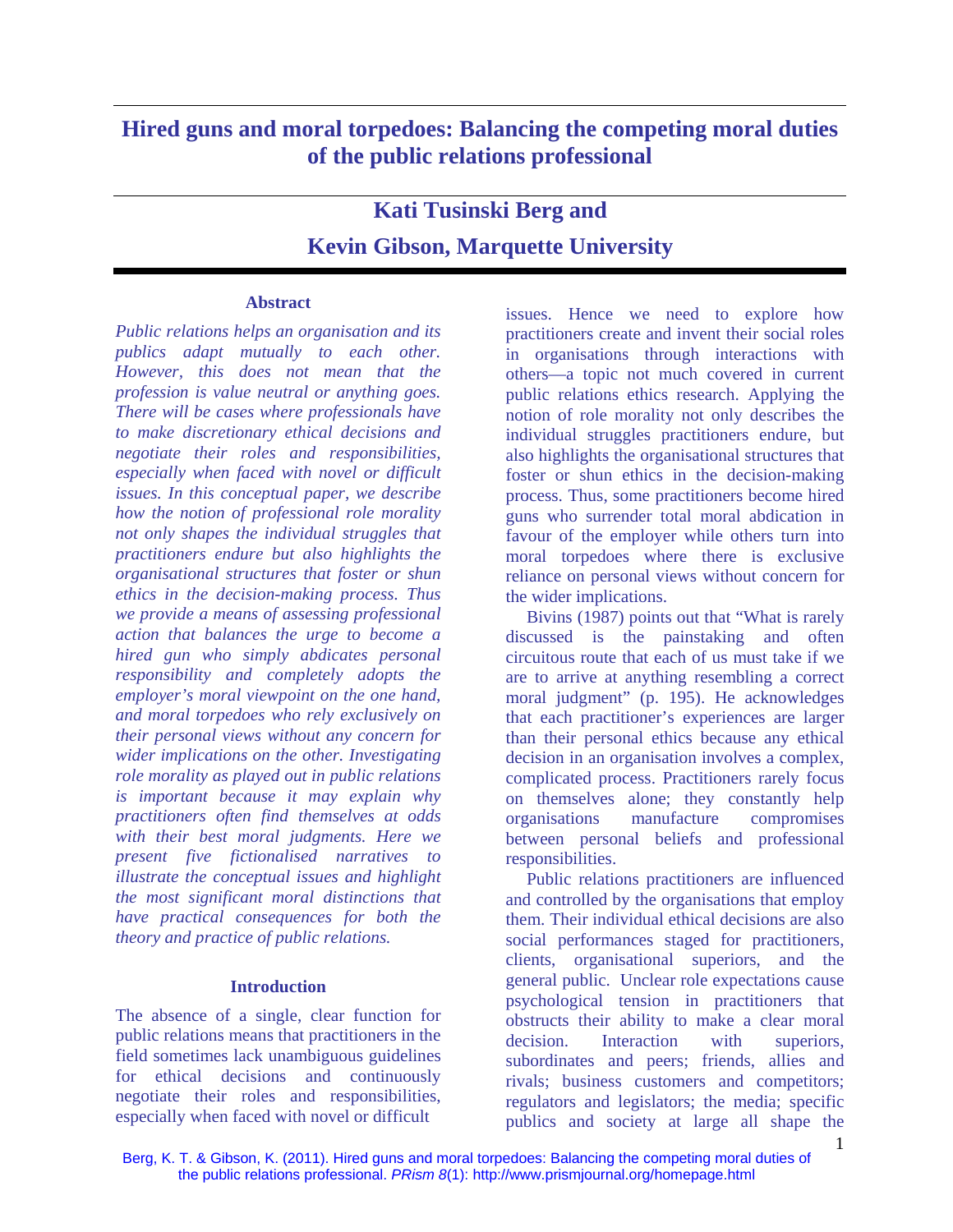occupational moralities of professionals (Jackall, 1988). Therefore, investigating role morality as played out in public relations is important because it may explain why practitioners oftentimes find themselves morally at odds with their best moral judgments (Gibson, 2003).

#### **Role morality and public relations**

When we take on a professional position, there are three sources of moral guidance: our own personal morality, a professional code, and the corporate or institutional code of conduct. Most of the time there will not be a significant difference in what they tell us to do, but there are novel and difficult issues that sometimes call for discretionary judgment, and these grey areas are not always covered by codes. Moreover, there are times where the three sources give cross-cutting and potentially conflicting advice, and hence we should look at them so that we have a way of working out what we ought to do when faced with troubling cases.

First, it is worth noting that when we go to work we often take on a role. It may be more or less rigid in what it tells us to do. Consider, for example, a customer service agent who responds to complaints by telephone. She is given a diagnostic flowchart by her employer, and a script to follow when she hears certain prompts. When someone calls in she is not acting for herself, but more as a voice for the company, and we can imagine that a sophisticated voice recognition system could do the same job. She may follow up on the complaint with a letter, but when she signs the letter she is doing so as an agent of the company, and in any subsequent litigation she is immune since the company is the main actor, not her. When she leaves work, though, essentially she takes off the company hat and puts on her own, so that in conversation or letters she is speaking for herself and morally responsible for what she says and does in a way that she is not when at work. In her job she has become inured to the anger of the callers, and has abdicated her own judgment in favour of company policy. On the other hand, if she met the callers socially she might be more sympathetic and concerned. She may disconnect herself so completely from her job that she does not even identify herself with the person who routinely signs dunning letters. She has developed the ability to compartmentalise her life to the point that she abdicates total responsibility to her employer. This is a less dramatic, but parallel case to faithful soldiers who carry out orders without question. However we should note that although she has abdicated responsibility, it isn't that she has none—she has a degree of power but has chosen to not use it. To look at this more closely, let us examine role morality in more detail.

We all have roles in our lives—parents, friends, teachers, community members or employees. Some we cannot avoid, for instance, being a child, but most of the others we take on voluntarily, and often we take on the duties, standards, relationships and constraints that are conventionally associated with the role. Thus if we become parents, there are standards of decent parenting that we buy into and serve to frame our actions. Professional roles are more complex, in that they emerge from a social contract that gives the profession particular rights and responsibilities in exchange for improving our welfare overall and there is normally certification that recognises the specialised training, distinctive skills and competencies involved. The societal mandate distinguishes professions, since we can think of say, surgeons or fire-fighters acting in role but not burglars or marathon runners since they are acting for selfbenefit rather than society's. We endorse surgeons cutting into people and fire-fighters destroying property as part of their job, whereas we don't give those rights to ordinary citizens.

We can also see the societal undergirding when things go wrong, in that professionals are described as 'betraying the public trust'. In recent financial crises, for instance, the lack of transparency and dubious accounting methods were seen not only as personal on the part of some 'bad apples' but more as a systemic problem where many who were entrusted with looking out for the public interest had instead abandoned that obligation in favour of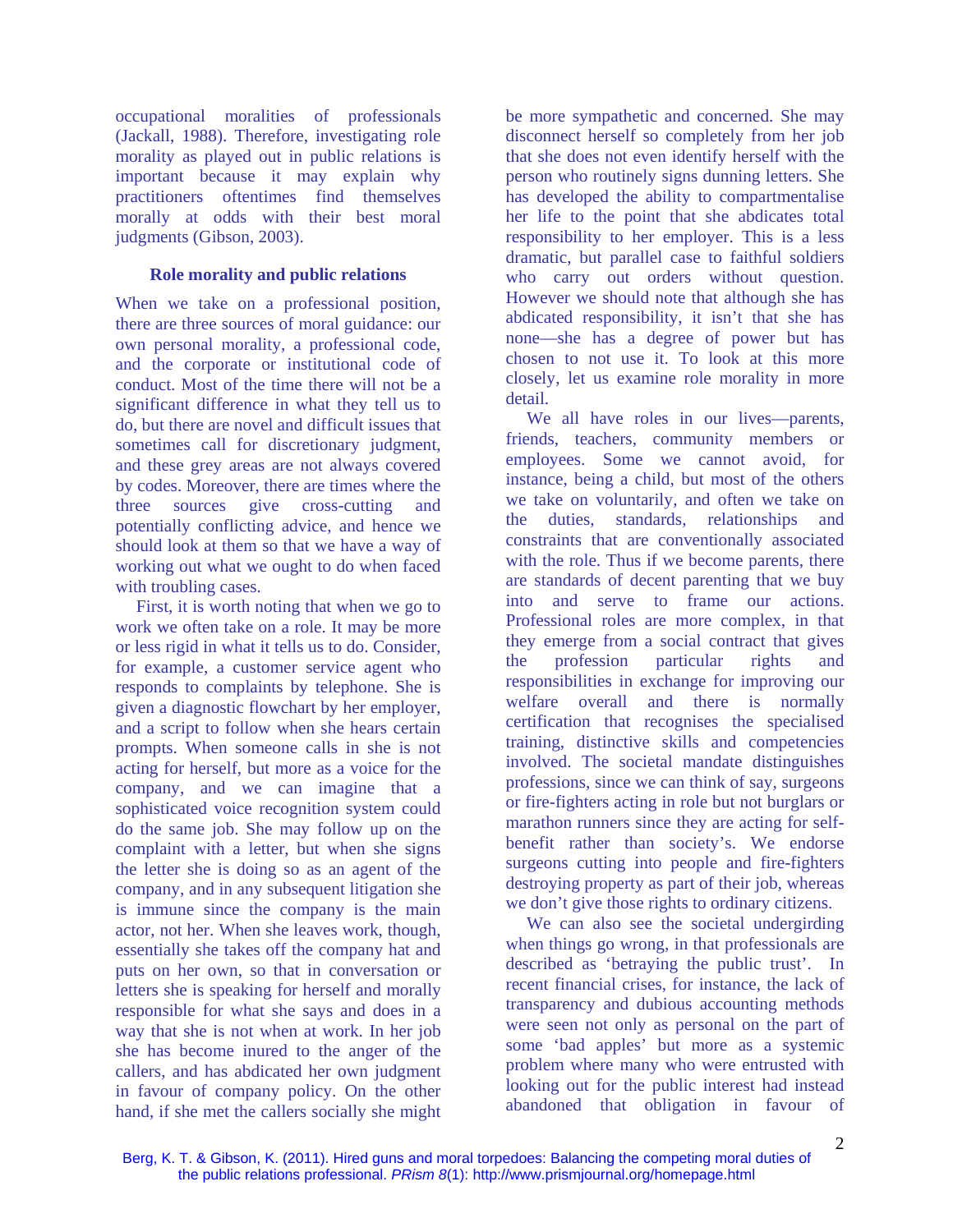immediate self-interest. Accountants, for example, had a duty not only to make sure that the books were in order, but that society was being served by the financial methods being used. So although we tend to think of professional obligation mainly in the public sector, it actually applies wherever public welfare is at stake, whether the case involves lazy regulators, careless doctors, dishonest judges, or the makers of poorly designed airplanes; that is, in cases where failure to live up to a reasonable moral standard affects us all.

The role of public relations can be thought of as professional in that it is socially endorsed to promote information and commerce, and it usually requires special training and expertise. Public relations practitioners, through the use of strategic campaigns, have the power to influence public opinion and frame public discourse. However we might think of public relations as more like teaching, than, say, medicine, in the sense that members see themselves as either on or off duty. A doctor who happens to be at the scene of an accident has a moral and professional obligation to offer assistance, and similarly a police officer has a duty to intervene if she sees a crime in progress. On the other hand, a teacher who corrects the mistakes of someone overheard in casual conversation is likely to be considered meddling and bad mannered instead of helpful. What we find, then, is that society places more emphasis on some professional roles than others, and some skills are appropriately confined to a professional setting. This is not as obvious as it sounds at first, though: for example, lawyers generally only have duties to paying clients, not the general public, based on the reasoning that it is better to support the lawyer/client relationship in an adversarial legal system than complicate their role with more extensive duties. This delineation suggests that as a society we either implicitly or explicitly shape the professional's duties.

One of the hallmarks of a professional appears to be that he or she wields power by virtue of the office. It might initially seem that public relations practitioners have little power, but that is not so. The power might not always be direct, but in fact they can be highly influential. Mayer (1987, p. 78) has described ten kinds of power, including:

a. Formal authority. The power that derives from a formal position within a structure that confers certain decisionmaking prerogatives. [...;]

b. Expert/information power. The power that is derived from having expertise in a particular area or information about a particular matter. [...;]

c. Associational power (or referent power). The power that is derived from association with other people with power. [...;]

d. Moral power. The power that comes from an appeal to widely held values. Related to this is the power that results from the conviction that one is right. [And;]

e. Personal power. The power that derives from a variety of personal attributes that magnify other sources of power, including self-assurance, the ability to articulate one's thoughts and understand one's situation, one's determination and endurance and so forth.

Viewed in this light, we can see that someone in public relations has much more power than one might imagine. Practitioners can control the flow of information and shape it in various ways by means of their privileged access to the source and outlets. Moreover, they are often in positions of credibility and authority that automatically give weight to the message they convey.

#### **Professional codes**

Professional societies normally distinguish themselves by creating a code of behaviour for members who are acting in a role, and typically they police themselves so that failure to comply with the code will result in professional censure or expulsion. One way of approaching role morality, then, might be to act in compliance with the professional code. If used in that sense,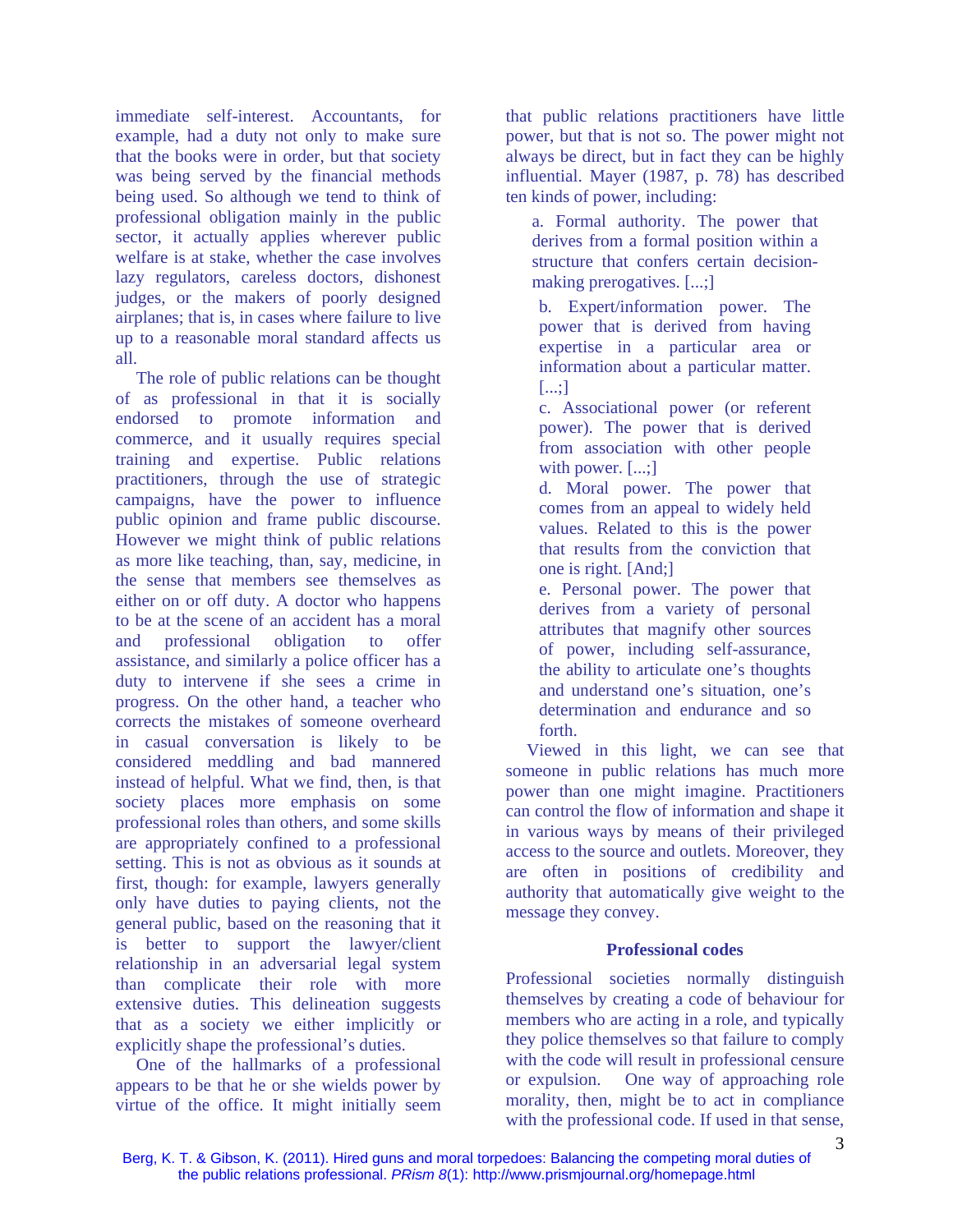it would be appropriate for someone to ask his neighbour for financial advice, and hear the response "Would you like me to answer that as your friend or as an accountant?"

However, we should not be too quick to bifurcate behaviour into that which is either governed by roles or not, since there are two other levels at play. The first is a baseline of conventional morality that is often assumed by codes. That is, they rarely mention that murder, theft and blackmail are wrong, if only because these are taken as axiomatic. Nevertheless, it shows us that codes operate on the surface above a bedrock of an underlying moral code. To be sure, these basic moral claims will be very general and offer little specific guidance, but we cannot ignore them when we make moral assessments of professionals at work, since as it turns out, there are some times when role morality conflicts even with widely held values that we might assume to be foundational. For example, in the notorious Tarasoff case a psychologist felt that it was more important to maintain confidentiality with a client than warn a potential victim of a direct and immediate threat of lethal harm that he was told about in a therapy session (*California Reporter*, 1976). In another case, lawyers for a convicted killer knew that an innocent man had been sentenced for their client's crime but kept quiet for 26 years based on their understanding of their professional obligations (CBS News, 2008). Similarly, a Jesuit priest heard the confession of a criminal to a fatal stabbing, but didn't come forward to free a wrongly convicted man until the perpetrator had died and he felt he was released from his oath of confidentiality (*The Independent*, 2001). So while many moral issues may at first strike us as intuitively clear, there are often strong arguments to be made on both sides, especially when we take into account the professional institutions of therapy or legal representation. Therefore we have to recognise that even our most basic moral assumptions may be debatable when we talk about roles and the needs of society.

In cases where there is a conflict between acts-in-role and conventional morality, we might assume that conventional morality would always win out but based on the societal mandate for professional behaviour—e.g., maintaining lawyer/client confidence—but this may not always be appropriate or desirable since maintaining a general principle may be more important than disclosure of any one illegal act. A deeper level of analysis of professional public relations behaviour is therefore vital since we are often in the zone of discretionary behaviour that falls between complete role morality and total personal autonomy.

A useful tool in formulating our assessment is to use a four-part analysis (Luban, 1988). Rather than just looking at whether the code requires non-disclosure we have to assess all four elements that we have discussed so far:

a. The institution chartered by society (public relations)

b. The role of the individual (consultant, lobbyist)

c. The obligation implied by the role (loyalty, truthfulness)

d. The act implied by the obligation (free flow of information, advocacy, message strategy).

This is less intimidating than it might appear at first. Once we have established that the practice of public relations has significant functions within our society it justifies the place of advocacy. The next two steps bring in the issues of personal discretion: advocacy involves loyally promoting the client's cause using your craft and expertise on behalf of the client, and the last part deals with the means to bring that about. In precise terms, then, the question is not one of blindly doing as one is told at work, but whether the elements involved can be morally justified both individually and collectively. When we look at arguments that purportedly justify role morality, we have to look at each part of the claim, and the links between them. The role might not always be vital to the institution, for instance, or the particular act (writing copy that makes a dubious scientific claim, say) may not be vital to the role since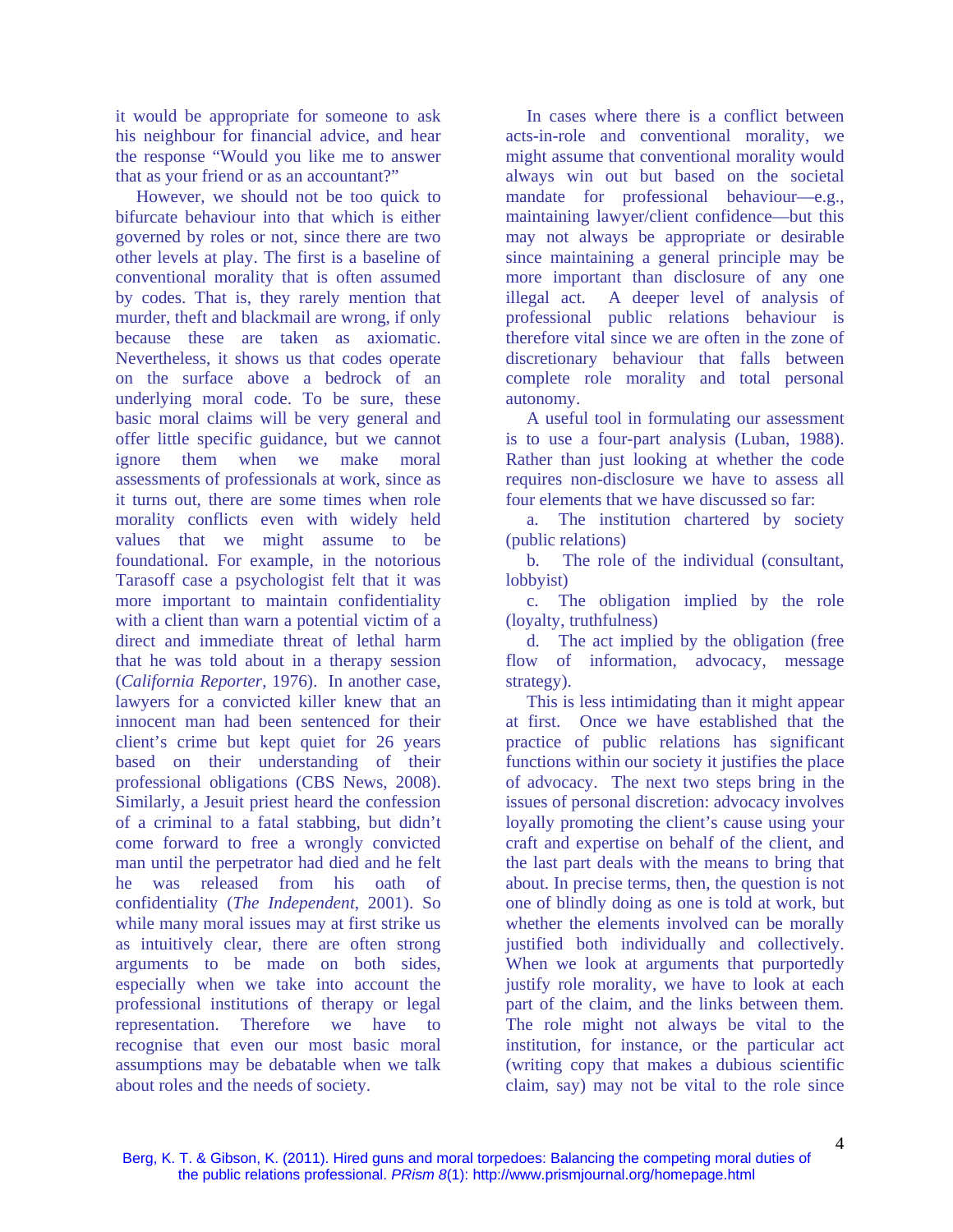there could be other ways that the message could be conveyed.

One way of applying the four-part test would be to use a utilitarian calculus at each stage—in effect, saying that the benefits outweigh the harms. We would identify the institution and see if it serves the ends of society in the way that it ought to, and then look to see if the moral problems associated with each of the other elements are offset by the overall increase in welfare. In colloquial terms, not every battle is worth fighting, and not every hill is worth dying for; the four-part framework gives us a way to determine when compliance, dissent, or active opposition are appropriate.

Most moral decisions are taken against a backdrop of immediacy, and naturally someone could not be expected to make a fully-fledged deliberation every time a valuebased choice has to be made. Yet the first two steps, at least, can be assessed reflectively over time, and would rarely be called into question. The more problematic ethical cases will typically be those that do not challenge the institution or its roles, but the individual's action when they take on those roles.

The tensions that are found between the individual and the role may be demonstrated graphically (see **Figure 1**, below). We have used two axes: one is the personal perception of ethical issues, and the other is the orientation to action. Many people could be unaware of the ethical dimension of decisions, and hence essentially amoral in their day-to-day actions. Others may be aware, but lack the motivation to change things.

As the diagram shows, actions in role are often contained within the sphere of professional codes, but some will inevitably extend beyond them. Importantly, the diagonal line acts as a diagnostic tool to highlight whether the case is one that would warrant any action; one that should be addressed by any public relations professional; or one that depends on an individual's own discretionary judgment.

Our methodology is to outline the issues using several hypothetical cases to illustrate the issues and draw out the significant distinctions. The cases are mapped by number onto Figure 1 to enable comparison. Case studies have been shown to have significant pedagogical utility by allowing students to develop critical thinking skills by looking at moral dilemmas in a narrative format. The method is well established in medical, legal, business, and communication education (Kruckeberg & Bowen, 2004; Maclagan, 2003; Thacher, 2004; Weber, 2007). Indeed, Miller (2009) notes the long history where "the telling of stories has been the chief means of moral education in all classical and heroic societies" (p. 291). Here we follow Heath (1992; 1994) who has discussed the value of applying narrative to public relations in some detail. In his words: "Much of the discourse used by public relations relies on narrative… The story not only gives perspective to the facts, but also provides values that allow receivers of the message to judge those facts and draw conclusions" (Heath, 1992, pp. 57–58). Moreover, there appears to be little pedagogical difference between using real and hypothetical stories. Hodges (1997; 2002) in particular calls attention to the special need for good cases in advertising and public relations, which often present a challenge due to client-agency confidentiality (for a contrasting view, see Pauly & Hutchison, 2001). Our argument is more analytical and theoretical than the typical case study analysis. In this paper, we identify the nature of the distinctive ethical problem that arises in public relations professional practice in order to develop a framework that can subsequently be used for a broad range of actual problems.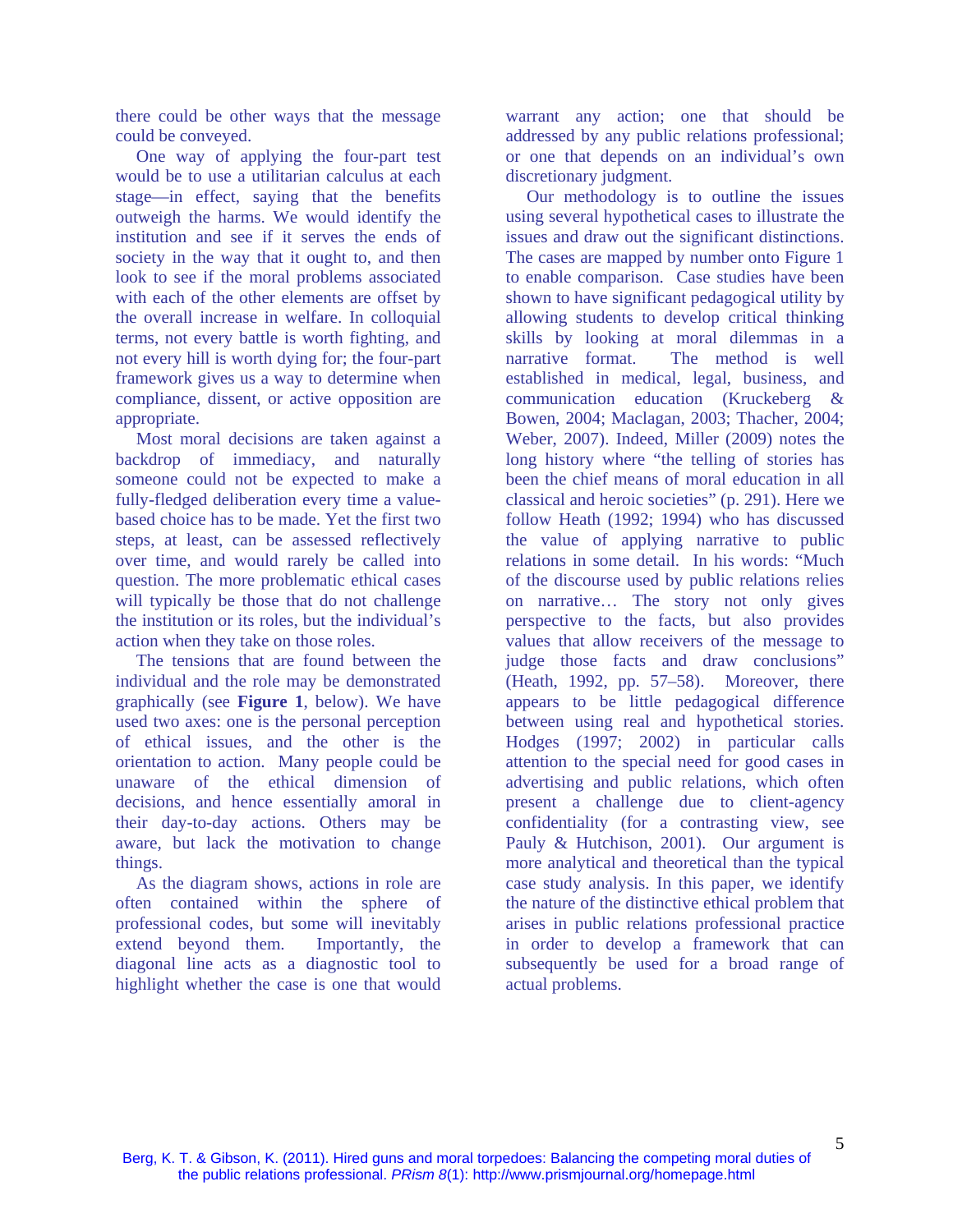

**Figure 1: Tensions between individual perceptions of ethics and the role** 

#### *#1. Kent the press secretary*

After serving as the president's press secretary for almost three years, Kent reflects back on his time in the White House and the demands of his position. He constantly defended the administration's decisions despite personal concerns about the truthfulness of the message. Kent never questioned his employer but rather chose to be loyal to the administration's requests. Because he engaged in a preliminary stage of evaluation in which he determined that the administration merited advocacy, he felt it was not his job to be objective about the socalled facts but rather to promote the president's positions and policies. However, soon into his tenure as press secretary Kent realised that he was not a valued member of the team but rather a mouthpiece for the administration.

Kent's reflection on his tenure as press secretary is interesting because it demonstrates how a lack of autonomy hinders the advocate's capacity to make independent decisions. In this particular case, Kent had engaged in a process of pre-assessment that deemed the client and its cause worthy of advocacy; thus, his role implied certain moral responsibilities (a-c, above). His primary responsibility was to communicate on behalf of the administration and to promote the president's agenda.

The position of press secretary, a specialised area of public relations, is considered an essential role because it keeps the public, via the press corps, updated on the administration. The role implies advocacy where the objective is to persuade a targeted audience to accept the point of view of an individual, organisation or idea (Edgett, 2002). However, Kent was charged with sticking to the talking points and answering questions that would put the president, his administration, and its policies in a good light. When Kent realises he lacks the autonomy necessary to make rational ethical decisions, he cannot ethically carry out his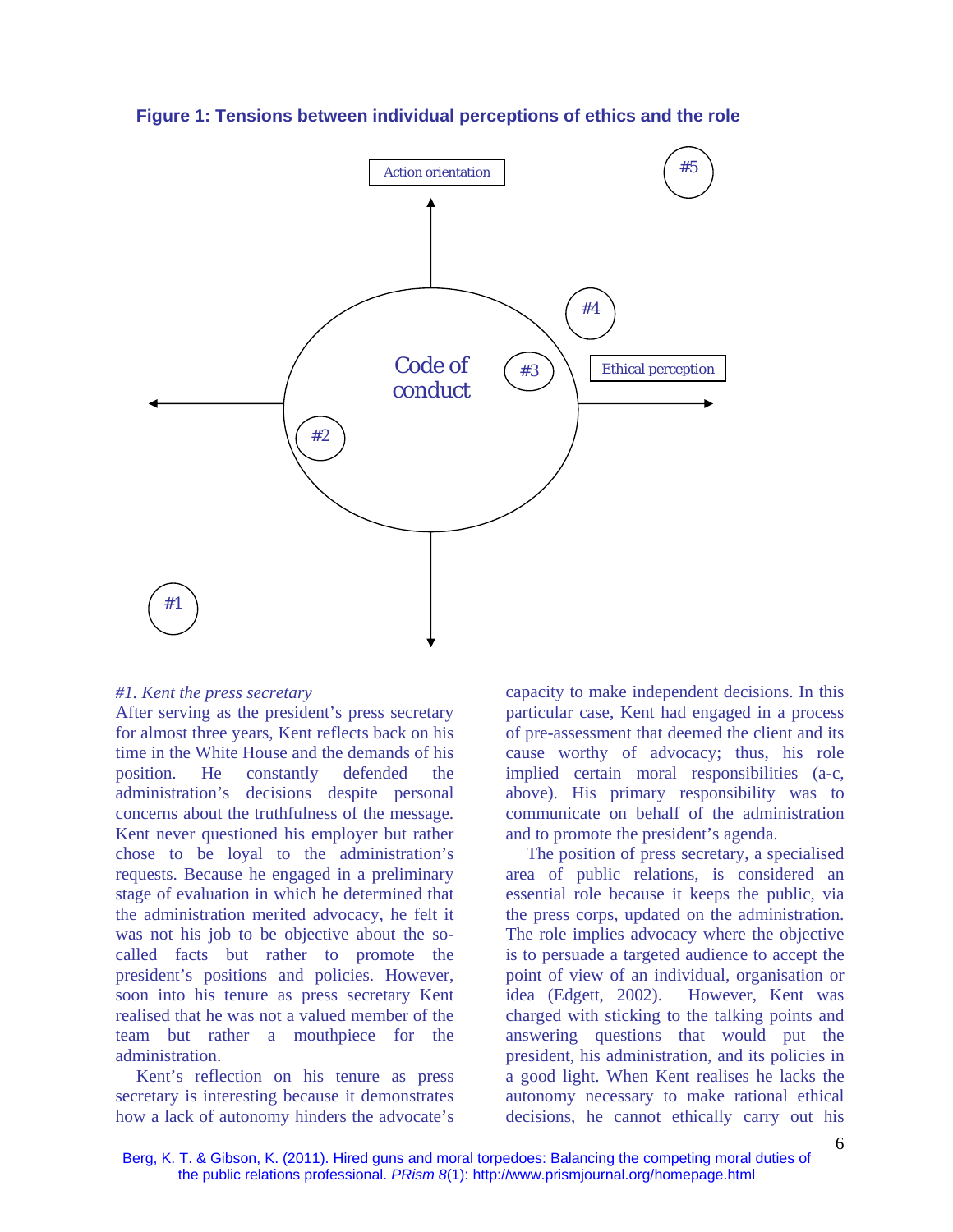obligation to his position (d, above). Kent has to confront conflicting loyalties to the president and the public. He realises that he is no longer serving the public interest appropriately because he is not acting as a responsible advocate and lacks any power to change the situation. Since he does not have access to the key decision makers, he cannot act as an objective counsel and thus becomes a talking head for an administration that he believes is manipulating the truth. He thus has no ethical obligation to continue in the position as his employer has made demands that effectively undermined the legitimacy of the role.

#### *#2. Alice the public relations manager*

Alice is the public relations manager at a large state bank. She has worked for the bank for five years and manages the company's media relations. Despite the economic crisis, the bank, which employs about 4,000 people, is still turning a profit, yet the bank president decided to accept millions of dollars from the federal government as an abundance of caution. In keeping with its tradition of rewarding its topperforming employees, the bank is spending tens of thousands of dollars to send 100 employees on an all-expenses paid trip to Jamaica. When the local newspaper is tipped off about this story, the reporter contacts Alice for answers. Alice calls a meeting with the bank's CEO to discuss a strategy and to develop talking points. Alice knows it is essential that the bank provide a prompt statement. The CEO tells Alice to ignore the reporter's request for an interview and instructs her to not release a response statement. Alice expresses unease to her boss who thanks her for her concern and then tells her that he is not going to be bullied by the media. Realising that her job may be in jeopardy if she fails to comply, she suppresses her moral qualms and gets on with her job knowing full well that she should be providing a statement to the media because this story will still run in tomorrow morning's paper.

In this case Alice is put in a difficult position because she knows that it is her responsibility to maintain the integrity of her relationship with the media and other stakeholders including

customers, government officials and shareholders, among others, by being open and honest in her communication. Yet, her boss's order not to answer questions from the media trumps her personal judgment. Alice believes it is in the bank's best interest to be open and transparent about the company reward programme and the relief fund. However, Alice can exercise little power in this situation. As a corporate employee, Alice feels loyalty to the bank and decides this is not the issue that will define her professional career, even though she is uneasy with the boss's decision. Instead of developing a strategic message plan that would provide further context to the situation, Alice is willing to compromise. She is confident she could not have handled the situation better and is proud of herself for speaking up in the first place.

#### *#3. Camilla the public relations coordinator*

Camilla works for a full-service global public relations firm where she has worked on various clients in the consumer brand category. One of her largest accounts is a leading low-price retail store. Camilla has worked on this account for two years and has helped the client promote new product lines and improve customer relations. Now the client wants to incorporate new media into its public relations mix to further promote its image to a new customer base. Camilla's team discusses various ideas to reach out to new customers via the Internet. The client suggests a blog that highlights a couple travelling across America who always stop at the retail giant. The team thinks this is brilliant, especially since the timing is perfect summer is right around the corner. The couple, though, would be fictitious and their encounters carefully scripted. Eventually, the client requests Camilla to write the copy for the blog since she has worked on the account the longest and therefore understands the consumer base and the culture of the company. As Camilla starts to draft the first entry, she is troubled about her task because she knows that it is deceptive. She confronts her boss about her apprehension to this tactic. Her justification is based on the *Public Relations Society of America (PRSA) Code Provisions* for free flow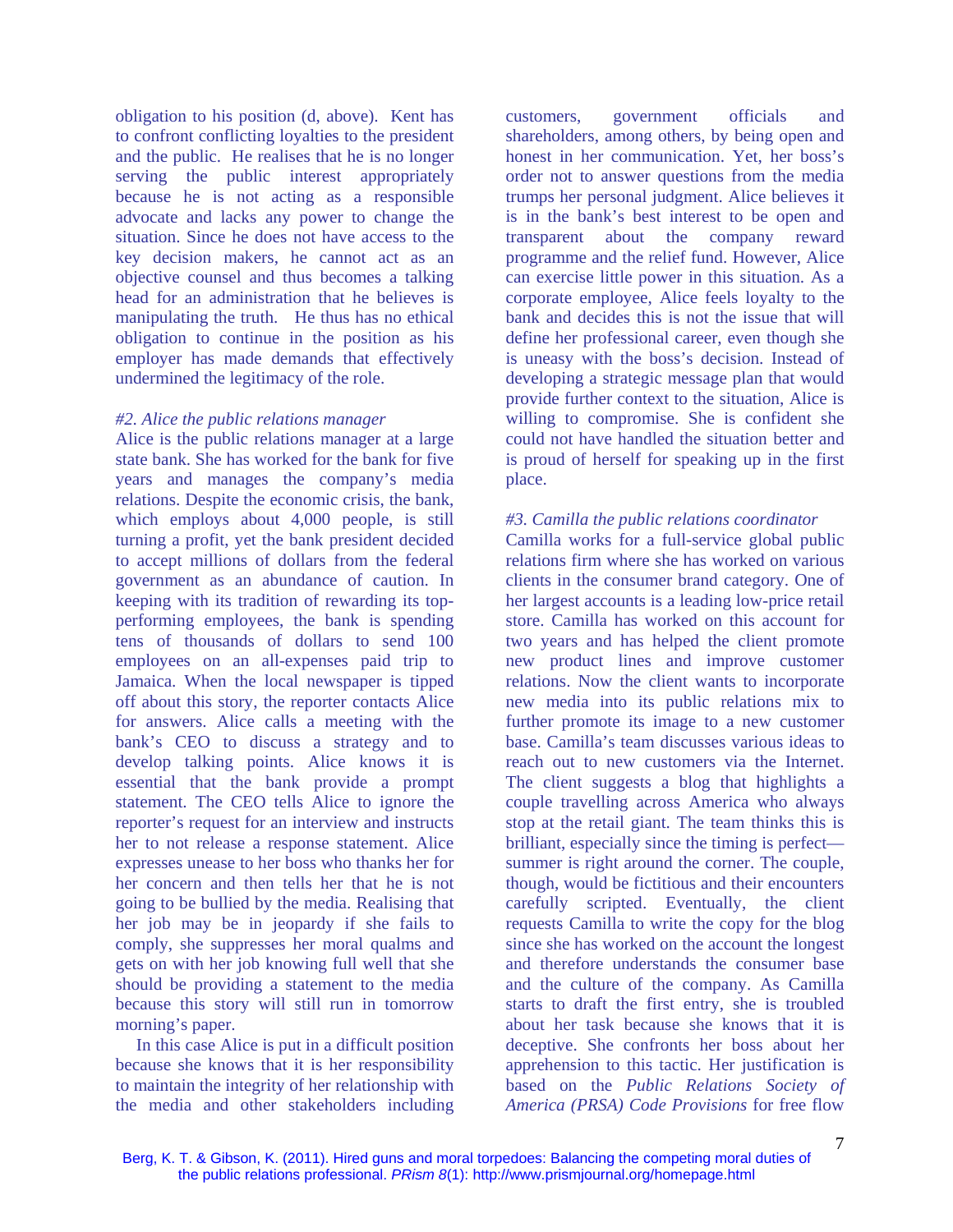of information, disclosure of information, and enhancing the profession.

In Camilla's case, she is asked not only to go against her own personal values but also the values put forth by the profession as stated in the PRSA Code of Ethics. As an agency practitioner she feels obligated to her client but at the same time she recognises that deceiving the public is unethical and could be detrimental to her personal career and her client's reputation. Under the agency model, professionals act in accordance with the client's requests where the advocate's degree of autonomy is reduced. Such a reduction may significantly hinder the advocate's capacity to make independent decisions. However, Camilla does not absolve herself of moral responsibility for the client's ethical shortcomings but rather exerts moral and personal power by making a case as to why she should not create copy for a fictitious blog (Bivins, 2006).

Since public relations practitioners are morally obligated to various groups—client, public, profession, self—such situations cause psychological tension for the individual who must grapple with the decision. Furthermore, the organisational culture of the agency also eased Camilla's situation. If her boss had less moral awareness, Camilla may well have been asked to choose between her job and her values.

#### *#4. Dan the director of public relations*

Dan is the director of public relations for a large international oil and gas company. Recently he has worked hard to develop and launch a campaign promoting the company's new green approach. The campaign, which includes social media, television sponsorships, and traditional print advertisements, has received quite a bit of media attention for its focus on the reduction of greenhouse gas emissions and the development of advanced energy technologies so that the company can play a significant role in positioning the global community for a better future. A few months after the launch of the green campaign, Dan realised that the new CSR campaign was simply a greenwashing campaign to make the company look environmentally friendly. The other side of the story was all of a sudden quite

clear to Dan. Even though he had worked for the company for years, he failed to see how the company suppressed alternative options in favour of the policy that would increase the company's profit. Ultimately, Dan feels the green campaign is sufficiently immoral and decides to go against corporate interests by outing the company's parallel activities.

Thus, Dan's role as director of public relations requires him to advocate a position that he personally disagrees with, to the point where he is thinking of making his dissent public—in other words, blowing the whistle on his employer. This would break the bond of loyalty to the organisation, but may potentially be justified in terms of protecting society at large. How should he start to think about the issue?

In a definitive article, Bok (1980) suggests that there are three elements to whistleblowing: dissent, breach of loyalty, and accusation. In each area, she cautions that the whistleblower must examine the consequences of his or her act and determine whether breaching confidentiality will be worth the personal and professional costs that it is likely to incur.

Whistleblowing is motivated by dissent; unless there is a disagreement on some factual matter or likely outcome, there is no reason to 'go public'. It is therefore incumbent on the whistleblower to check the accuracy of the information. A professional has a duty to be loyal to the clients and thus any breach of that loyalty must be a last resort, in the sense that all the standard means available to address the problem must have been attempted and exhausted. For example, a professional might allow the company every opportunity of remedying the situation or disclosing information themselves in their own way prior to disclosure. Moreover, because the purpose of whistleblowing is to motivate the audience to some reaction or change, the charges have to be credible, specific, pertinent and timely. There must also be a direct causal link between those accused and the problem. Further, the motives for the breach must be open and defensible, so that it is clear that the employee is not acting from personal malice or for selfish reasons.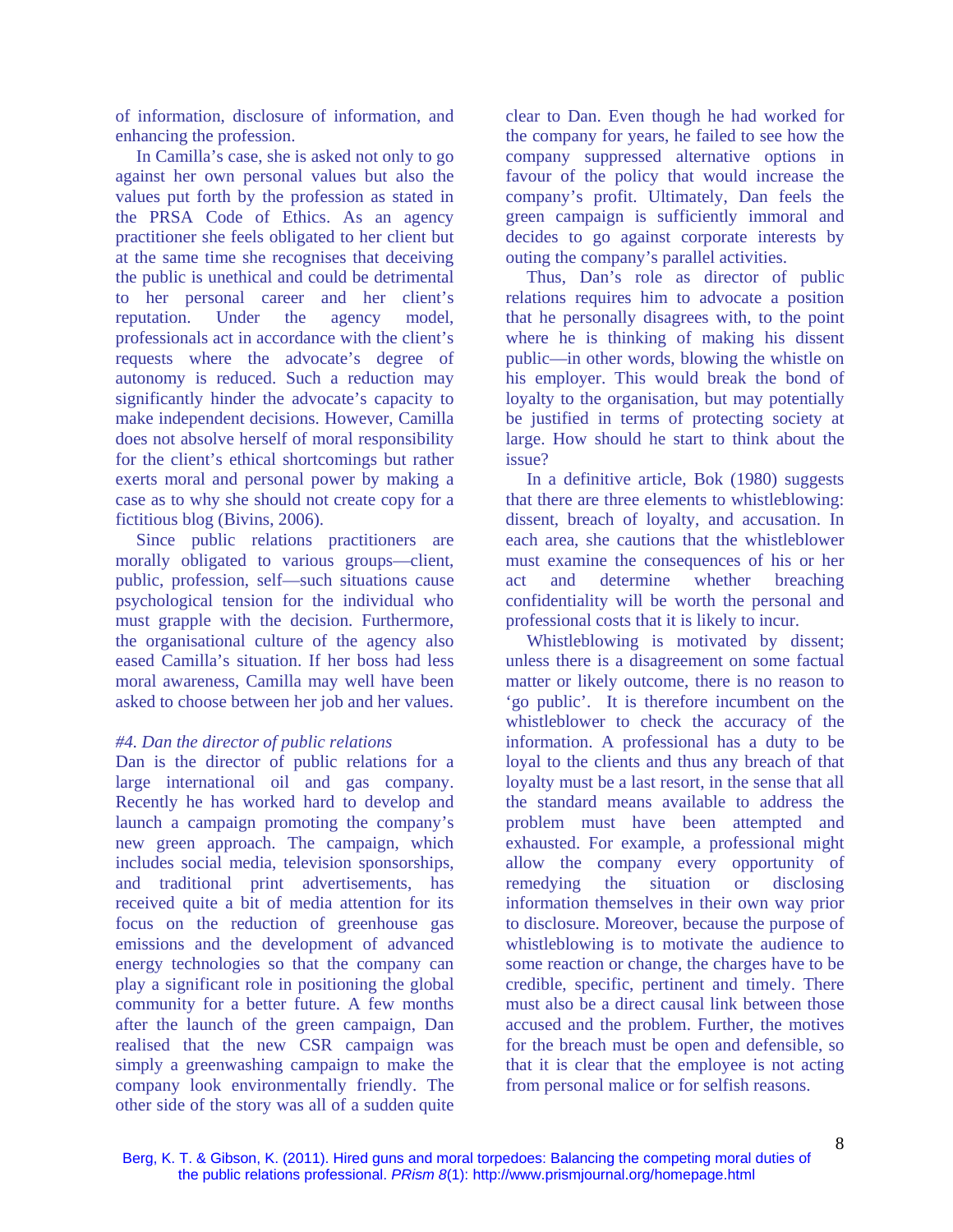Thus we find that the conditions for whistleblowing are quite restrictive. Nevertheless, there are possible situations where it would be not only permissible but obligatory for the professional to expose grossly unfair dealing, illegal acts, or to prevent injury and deception of unrepresented parties.

Whistleblowers have a high ranking on both their moral perception and their action orientation (that is, they are in the top right quadrant of the diagram). They feel that taking no action is equivalent to complicity and they are usually convinced they are morally justified. In a *GQ* magazine feature article (Hylton, 2006, ¶15), Joe Darby, the Abu Ghraib whistleblower, explains why he does not regret exposing the atrocities at Abu Ghraib:

You have to understand: I'm not the kind of guy to rat somebody out. I've kept a lot of secrets for soldiers. In the heat of the moment, in a war, things happen. You do things you regret. I have exceeded the proper use of force myself a couple times. But this crossed the line to me. I had the choice between what I knew was morally right and my loyalty to other soldiers. I couldn't have it both ways.

#### *#5. Elise the non-profit practitioner*

Ever since Elise was a student, she wanted to work for a non-profit organisation because it would enable her to pair her communication skills with her desire to give back to the community. Currently, Elise is the communication director for the local blood centre where she is charged with promoting the centre's blood collection efforts, its research programmes, and various special events. While at a recent blood drive, Elise noticed a young child who had multiple bruises. She also witnessed what she considers to be abusive actions by the child's mother. Since it is quite clear that the child is in danger, Elise takes it upon herself to contact child services even though this is outside her professional duties as defined by her position and profession.

 Here the moral issue is not with Elise's employer, but is one encountered in the course of her work. A wrongful accusation is likely to damage her personal reputation and that of her employer. In some cases professionals who could potentially come across these cases, such as social workers, nurses or teachers, are what is known as 'mandatory reporters' who are obliged to report suspicions (typically bruises or evidence of neglect). That is, the moral burden is lifted from them because their behaviour is mandated by virtue of their occupation. The difficulty in our case is that Elise is working from her own discretionary judgment and could justifiably claim that it wasn't her problem. Nevertheless, she is aware of an apparent great harm and has the power to intervene. Her professional code is silent on the issue, and hence she cannot look to it for guidance. Although we do not offer any particular advice in this case, it suggests two things: First, that professional roles do not allow people to abdicate their moral responsibilities just because they are at work, or shield them from difficult moral dilemmas. Secondly, the nature of moral quandaries is often that they are opaque and incremental—we tend not to realise we are dealing with one until we are caught up in it.

#### **Implications for training and research**

The analysis so far has shown that professional morality for public relations practitioners is complex and multifaceted. It interweaves professional duties and personal values, encouraging some actions and suppressing others. Appropriate training, then, will necessarily examine all four aspects of professional acts-in-role. We suggest that moral compartmentalisation, in the sense of being able to wear 'two hats', is untenable, and the idea that one can operate with one set of values in the workplace and another (more moral set) in one's personal life defies evidence and goes against the very notion of personal integrity i.e., wholeness. Thus any ethics training should address both the nature of the profession and individual values.

The foundational issues of the validity of the profession and its societal mandate can be focused early on to ensure that the values of the employee and employer correspond. Hence if it is appropriate to say that the profession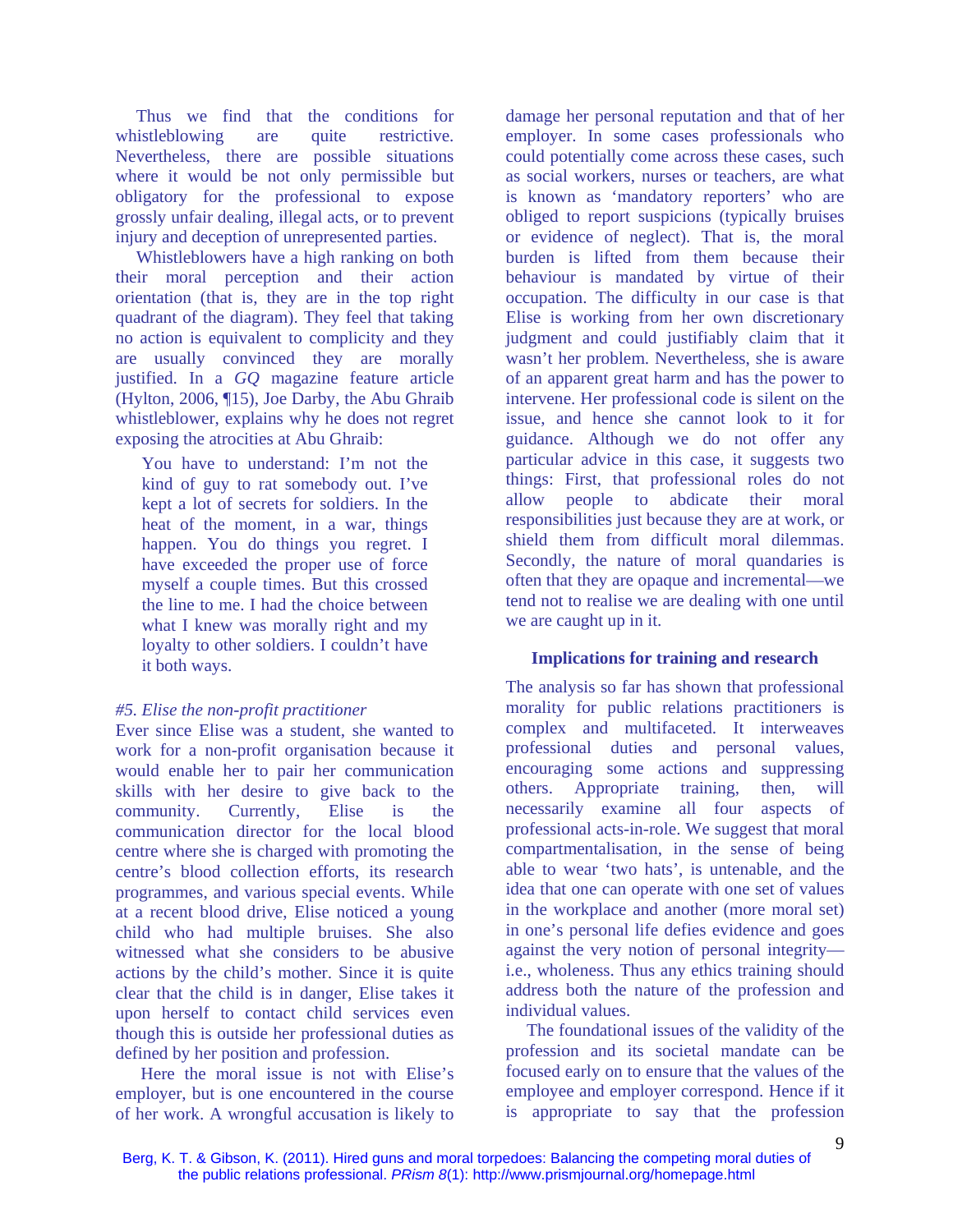involves advocacy, and society mandates this because it fosters transparency and encourages free information flow and commerce, then it is not the job of employees to constantly assess every case they encounter; if candidates are uncomfortable with those basic moral tenets of the profession then it would be wrong for them to engage in it.

A more demanding concern is that since ethics within the profession are often discretionary, it is important to find ways that will allow individuals to explore their own intuitions and reactions in a safe setting. In essence, this kind of training would let professionals work out what the code demands of them, what power they actually have both as individuals and in role, and what situations require active intervention. Here we can draw on work by social psychologists and other experts.

#### **Making sense of this moral maze**

The individual experience of ethics within organisations needs further research. Because of the role they play in many organisations, public relations practitioners are particularly susceptible to these types of pressures. Interactions with superiors, subordinates and peers; friends, allies and rivals; business customers and competitors; regulators and legislators; the media; specific public and society at large—all shape the occupational moralities of professionals. Research on public relations ethics has typically tended to focus on individual decision-makers without much regard to the power and influence of the profession and institutional pressures on the individual. May (1996) proposes that we move away from the individualistic model of the isolated, autonomous professional struggling to decide what is right because this is an unrealistic picture of what is actually happening in organisations. In its place, he suggests:

A communitarian, group-oriented picture of professional ethics … that is informed by the insight that professionals increasingly work for large organisations in which they often face a conflict between acting in an

ethically principled way and being personally secure. (p.108)

Approaching public relations ethics research in this way would enable scholars and practitioners to address questions that appliedethical theories have been unable to answer. More empirical research describing group practices of decision-making will help us understand the organisational contingencies under which practitioners work to resolve ethical problems. Fresh talk about and interpretations of ethical encounters will stretch the traditional boundaries of cases and examples, and create a more realistic picture of professional life.

Despite the vast literature on ethical awareness and standards, we do not know enough about how actual practitioners struggle with these concepts in their own organisations while solving everyday problems. Continuing this discussion is significant to achieving the balance of personal and role morality in public relations. Researchers need to peek behind the door to learn more about how group processes articulate, influence, encourage, promote, manipulate and control the ethical practices of public relations professionals.

#### **References**

- Bivins, T. H. (1987). Applying ethical theory to public relations. *Journal of Business Ethics, 6,* 195-200.
- Bivins, T. H. (2006). Responsibility and accountability. In K. Fitzpatrick & C. B. Bronstein (Eds.), *Ethics in public relations: Responsible advocacy (pp. 19-38).* Thousand Oaks, CA: Sage.
- Bok, S. (1980). Whistleblowing and professional responsibility. *New York University Education Quarterly*, 11, 2-7.
- California Reporter (1976). Tarasoff v. Regents of the University of California, 131 *California Reporter,* 14.
- CBS News (2008, March). 26-year secret kept innocent man in prison. Retrieved June 18, 2009, from http://www.cbsnews.com/stories/2008/03/06 /60minutes/main3914719.shtml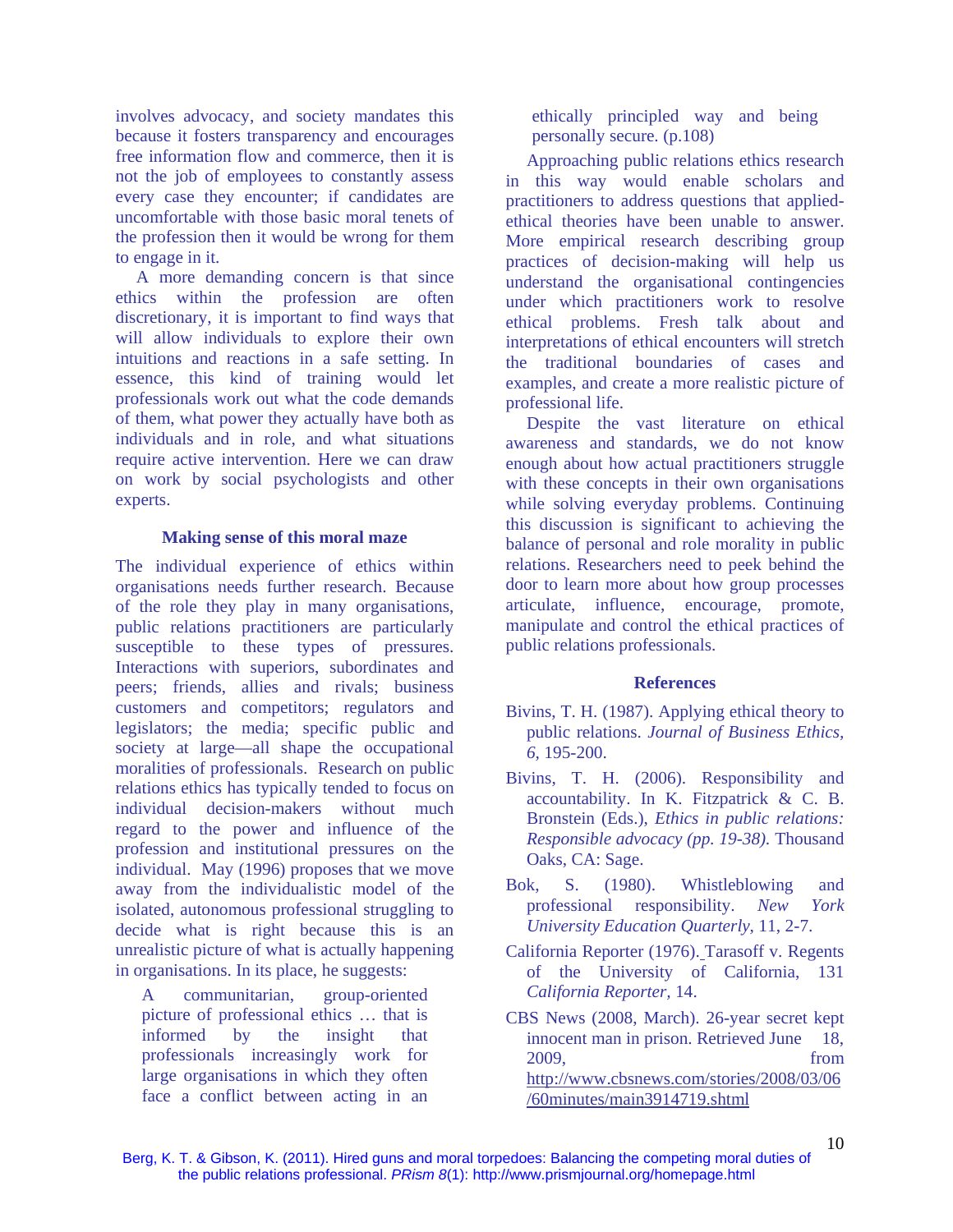- Edgett, R. (2002). Toward an ethical framework for advocacy in public relations. *Journal of Public Relations Research, 14*(1), 1-26.
- Gibson, K. (2003). Contrasting role morality and professional morality. *Journal of Applied Philosophy, 20*(1), 17-29.
- Heath, R. (1992). Critical perspectives on public relations. In E. Toth & R. Heath (Eds.), *Rhetorical and critical approaches to public relations* (pp. 37–61). Hillsdale, NJ: Lawrence Erlbaum Associates, Inc.
- Heath, R. (1994). *Management of corporate communication*. Hillsdale, NJ: Lawrence Erlbaum Associates, Inc.
- Hodges, L. (1997). Cases and commentaries. *Journal of Mass Media Ethics, 12*(4), 246.
- Hodges, L. (2002). Cases and commentaries. *Journal of Mass Media Ethics , 17*(4), 318.
- Hylton, W. S. (2006, September). Prisoner of conscience. [Interview with J. Darby.] *GQ Magazine*. Retrieved 19.9.11 from: http://www.gq.com/newspolitics/newsmakers/200608/joe-darby-abughraib
- Jackall, R. (1988). *Moral mazes: The world of corporate managers.* New York: Oxford University Press.
- Kruckeberg, D, and Bowen, S. (2004). Using the case study method in the classroom. In L. M. Sallot & B. J. DeSanto, (Eds.), *Learning to teach: What you need to know to develop a successful career as a public relations educator* (3rd ed., pp 293-305). New York: Public Relations Society of America.
- Luban, D. (1988). *Lawyers and justice.* Princeton: Princeton University Press.
- Maclagan, P. (2003). Varieties of moral issue and dilemma: A framework for the analysis of case material in business ethics education. *Journal of Business Ethics, 48*(1), 21-32.
- May, L. (1996). *The socially responsive self.* Chicago: University of Chicago Press.
- Mayer, B. (1987). The dynamics of power in mediation and negotiation. *Mediation Quarterly, 16,* 38-43.
- Miller, R. A. (2009). The ethics narrative and the role of the business school in moral development. *Journal of Business Ethics, 90*, 287-293.
- Pauly J. J. & Hutchison L. L. (2001). Case studies and their use in public relations. In R. L. Heath (Ed.), *Handbook of public relations* (pp 381-388). Thousand Oaks, CA: Sage.
- Thacher, D. (2004). The causistical turn in planning ethics: Lessons from law and medicine. *Journal of Planning Education and Research*, *23*(3), 269-285.
- The Independent. (2001, July). Priest breaks seal of confession over Bronx murder. Retrieved June 18, 2009, from http://www.independent.co.uk/news/world/a mericas/priest-breaks-seal-of-confessionover-bronx-murder-678214.html
- Weber, J. (2007). Training: Insights from learning theory. *Journal of Business Ethics*, 70, 61-85.

#### **Author contact details:**

Kati Tusinski Berg, Ph.D. Department of Strategic Communication J. William and Mary Diederich College of Communication Marquette University P.O. Box 1881 Milwaukee, Wisconsin, 53201 Phone: 414-288-1401 Fax: 414-288-5227 kati.berg@marquette.edu

Kevin Gibson, Ph.D. Department of Philosophy Helen Way Klinger College of Arts and **Sciences** Marquette University P.O. Box 1881 Milwaukee, Wisconsin, 53201 Phone: 414-288-3697 Fax: 414-288-3010 kevin.gibson@marquette.edu

Berg, K. T. & Gibson, K. (2011). Hired guns and moral torpedoes: Balancing the competing moral duties of the public relations professional. *PRism 8*(1): http://www.prismjournal.org/homepage.html